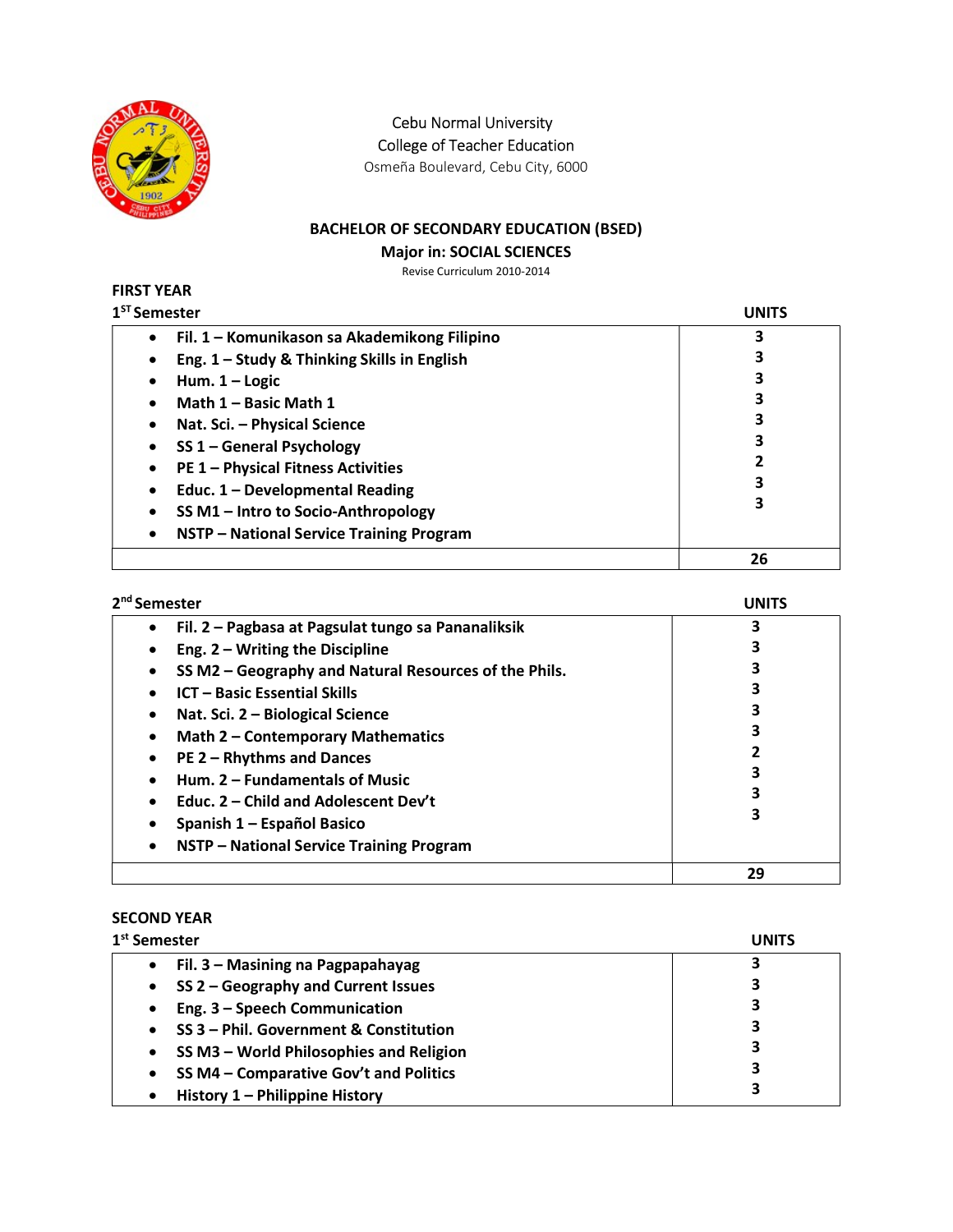|                                | PE 3 – Fundamentals of Games and Sports |    |
|--------------------------------|-----------------------------------------|----|
| Spanish 2 – Español Intermedio |                                         |    |
|                                |                                         | 29 |

| 2 <sup>nd</sup> Semester                           |    |
|----------------------------------------------------|----|
| Educ. $4$ – Facilitating Learning<br>$\bullet$     |    |
| Educ. $5 - Ed$ . Tech. $2 - (ILT)$<br>$\bullet$    |    |
| Educ. 6 - Teaching Profession<br>٠                 | 3  |
| Educ. 7 - Principles of Teaching 1<br>٠            | 3  |
| SS M5 - Asian Studies<br>٠                         | 3  |
| SS M6 - Local History<br>$\bullet$                 | 3  |
| <b>SS M7 - Asian Civilization</b><br>$\bullet$     | 3  |
| <b>PE 4 - Recreational Activities</b><br>$\bullet$ | 2  |
| SS 4 - Economics w/ Agrarian Reform<br>$\bullet$   | 3  |
|                                                    | 23 |

### THIRD YEAR

| 1 <sup>ST</sup> Semester                            | UNITS |
|-----------------------------------------------------|-------|
| Lit. $1$ – Literature of the Philippines            | 3     |
| Educ. 9 - Principles of Teaching 2<br>٠             |       |
| <b>Educ. 10 Assessment of Student Learning</b>      | 3     |
| Educ. $11$ – Field Study 1<br>$\bullet$             | 3     |
| SS M8 - Macro-Micro Economics                       | 3     |
| SS M9 - Phil. Contemporary Issues                   | 3     |
| SS M10 - World History 1 (from Ancient to Medieval) | 3     |
| SS M11 - Economic Planning & Strategies             | 3     |
|                                                     | 24    |

| 2 <sup>nd</sup> Semester                                            | UNITS |
|---------------------------------------------------------------------|-------|
| Educ. 12 - Assessment of Student Learning<br>$\bullet$              |       |
| Educ. $13$ – Field Study 2<br>٠                                     |       |
| Educ. 14 - Curriculum Development<br>$\bullet$                      |       |
| Educ. 15 - Intro. to Research                                       |       |
| SS M12 - World History 2 (Renaissance to Contemporary)<br>$\bullet$ |       |
| SS M13 - Teaching Approaches in Social Studies<br>$\bullet$         |       |
| SS M14 - Law Related Studies                                        |       |
| SS M15 - Authentic Assessment in Social Studies                     |       |
| SS M16 - Trends & Issues in Social Studies                          | 3     |
|                                                                     | 27    |

### FOURTH YEAR

1<sup>st</sup> Semester

| Educ. $16$ – Special Topic                |  |
|-------------------------------------------|--|
| Educ. 17 – Social Dimensions in Education |  |